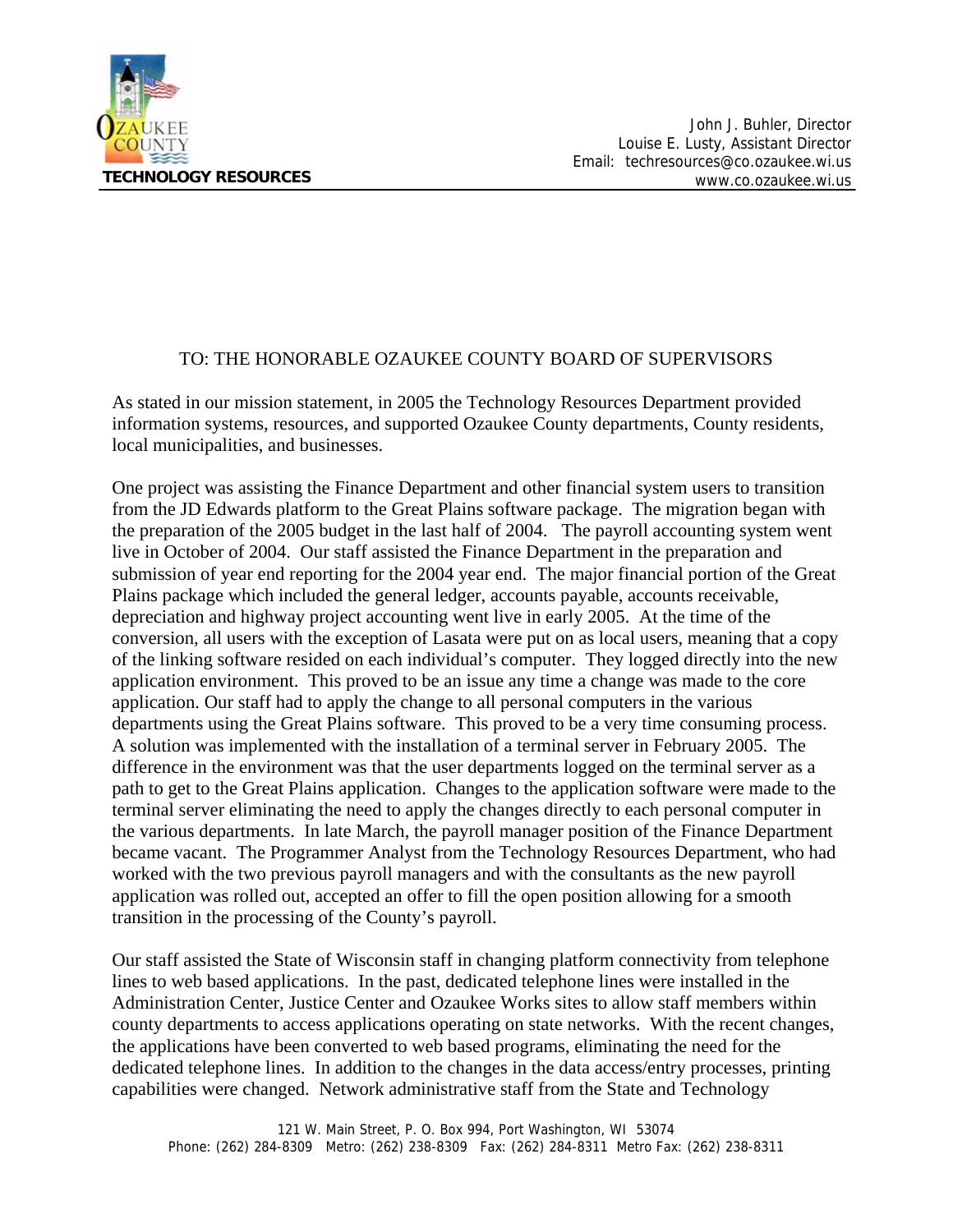Resource Department collaborated on setting up printing services within each of the departments which use State application software to utilize existing county printers to print their reports.

A new package was installed in the Jail Division of the Sheriff's Department for jail management. This software package replaced an in-house developed package which was originally developed at the time of the Justice Center opened in 1991. Inmate Calling Solutions, Inc., who oversees the inmate call accounting system, provided funds toward the acquisition of the package from The Abbey Group, who are located in Florida. Technology Resources staff worked with the vendor and Sheriff Department personnel in the setting up of the server, configuring of Sheriff's Department personal computers and with the migration of data from the old in house application to the new system. Our staff coordinated efforts to interface with the third party fingerprint and inmate mug shot systems which were previously linked to the in house developed program.

Another project with significant impact was the manner in which claims were submitted by Lasata T19 room and board reimbursement. HIPAA requirements dictated specific formatting of data tables at the time of claim submission. A software package, Electroniclaim, was purchased from Empire Medical Review Services, Inc. of Mequon. Information is extracted from Lasata's billing transactions and imported into the Electroniclaim software package which creates the HIPAA compliant claims. With this package, claims are submitted on a timely basis allowing for receipt of reimbursement within the first 10 days of the month.

Information was gathered for determining the depth of historical records being retained in the old jail building adjacent to the Administration Center. The information was presented to the Administration Committee along with an estimated cost to optically image all the records. As part of the 2006 budget, it was recommended that records with a limited life expectancy not be imaged. The remainder of the records will be recorded with cooperative efforts of user departments, the Technology Resource Department and possibly a contracted service. Within that same effort, staff members in the County Clerk and Human Services Departments received a scanner and were trained to image and index closed cases in the Human Services Department. The staff member in the County Clerk's, who had previously microfilmed the closed cases, was trained to scan the documents. The staff person from Human Services did the verification and indexing of the images. On an average, approximately 800 paper case files were archived to storage per year from the fourth floor Human Services area. With the new equipment, current closed cases can be imaged rather than transferring to paper storage in the jail and paper files currently in the jail storage can be imaged eliminating paper copies already in archival storage.

 During 2005, the first phases of planning and implementation of a technology disaster recovery process unfolded. Communications lines between the various County buildings and the local municipalities using the County WAN (wide area network) were reviewed, with full T1 communication lines replacing the frame relay communication lines previously installed at the various WAN locations. The point of all Internet traffic for all county locations and WAN users was limited to the Administration Center site. A second traffic point was added to the Justice Center with a load balancing feature added to allow the network to regulate the flow of traffic to exit through the most beneficial path between the two sites.

In the final quarter, network services were extended to Johnson Bus Services as part of the shared ride taxi service provider change. A dedicated T1 communication line was installed between Johnson Bus and the Administration Center. A new data server was installed at the